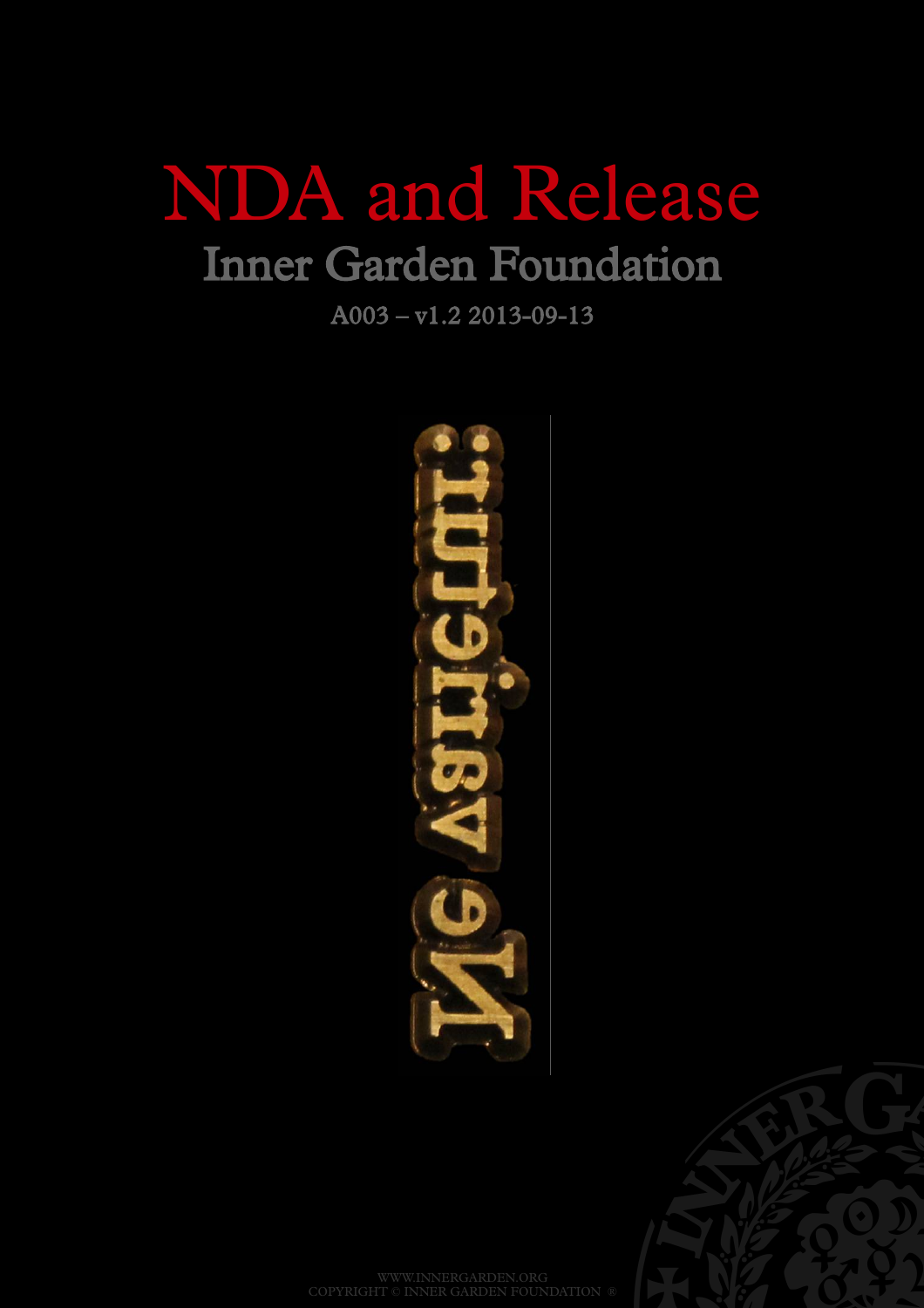### Inner Garden Non-Disclosure Agreement

| Full name:     |  |
|----------------|--|
| Date of birth: |  |
| Email:         |  |

### Declaration:

I, (full name), hereby declare and affirm to apply a personal sense of discretion in the disclosure of any information and data belonging to Inner Garden, the Inner Garden Forums, or otherwise shared or developed within Inner Garden, and not to disclose orally or in any other form or media the trancework and dreamwork techniques, qabalistic teachings, alchemical knowledge, techniques and processes for producing medicinal or rejuvinative agents, transmutation agents, and chemical or alchemical knowledge that is not publically available, including drawings, diagrams, data, notes, formulae and processes, lessons, books, having been written, transcribed or translated by the Inner Garden Foundation or its (Candidate) Partners or associates, on this day,

Date & place:

Signature:

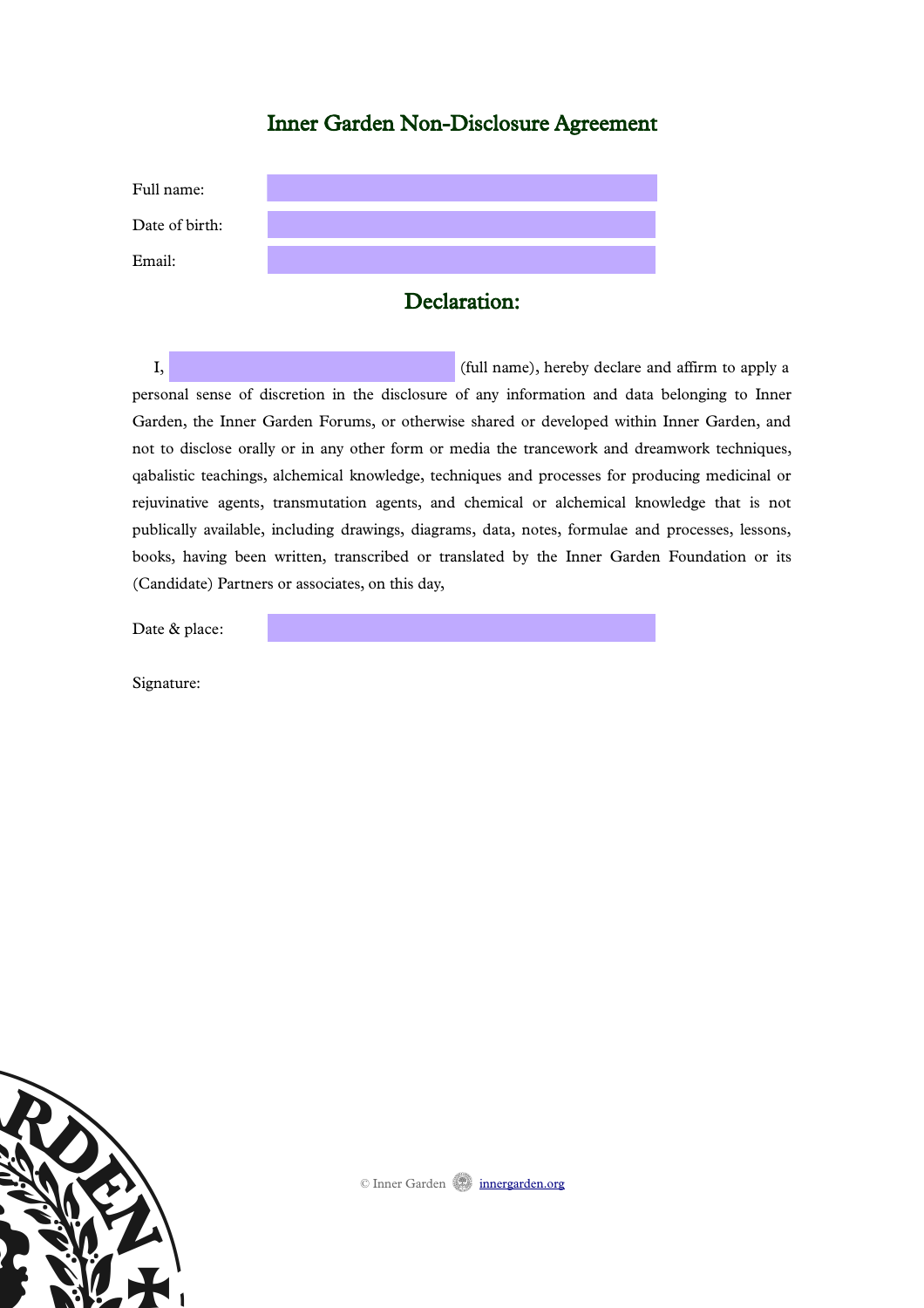#### Waiver, Release And Hold Harmless Agreement ("Release"):

In consideration of the invitation by Stichting Inner Garden ("Inner Garden") to participate in the activities mentioned in Inner Garden's Articles of Association through partaking in workshops, seminars, webinars, classes and correspondence courses ("Activities") organized or offered by Inner Garden Board Members, Partners, Candidate-Partners, associated students, speakers and associated instructors ("Released Parties"), i agree as follows:

- 1. I confirm i am of the age of 18 or above and declare that I intend to participate in the Activities.
- 2. I acknowledge that there are inherent risks (some of which i may not fully appreciate) in engaging in the Activities and that injuries, death, property damage or other harm could occur to me or others. I accept and voluntarily incur all risks of any injuries, damages, or harm which arise during or result from my participation in these Activities, regardless of whether or not caused in whole or in part by the negligence or other fault of any of the Released Parties.
- 3. I waive all claims against any of the Released Parties for any injuries, damages, losses or claims, whether known and unknown, which arise during or result from my participation in the Activities, regardless of whether or not caused in whole or part by the negligence or other fault of any of the Released Parties. I release and forever discharge the Released Parties from all such claims.
- 4. I agree to indemnify, defend and hold the Released Parties harmless from all losses, liabilities, damages, costs or expenses (including but not limited to reasonable attorneys' fees and other litigation costs and expenses) incurred by any of the Released Parties as a result of any claims or suits that I (or anyone claiming by, under or through me) may bring against any of the Released Parties to recover any losses, liabilities, costs, damages, or expenses which arise during or result from my participation in the Activities, regardless of whether or not caused in whole or part by the negligence or other fault of any of the Released Parties.
- 5. I have carefully read and reviewed this Release, as well as the Articles of Association of Inner Garden. I fully understand this Release and I execute it voluntarily.

| Date & Place: |  |  |
|---------------|--|--|
| Name:         |  |  |
| Signature:    |  |  |
|               |  |  |